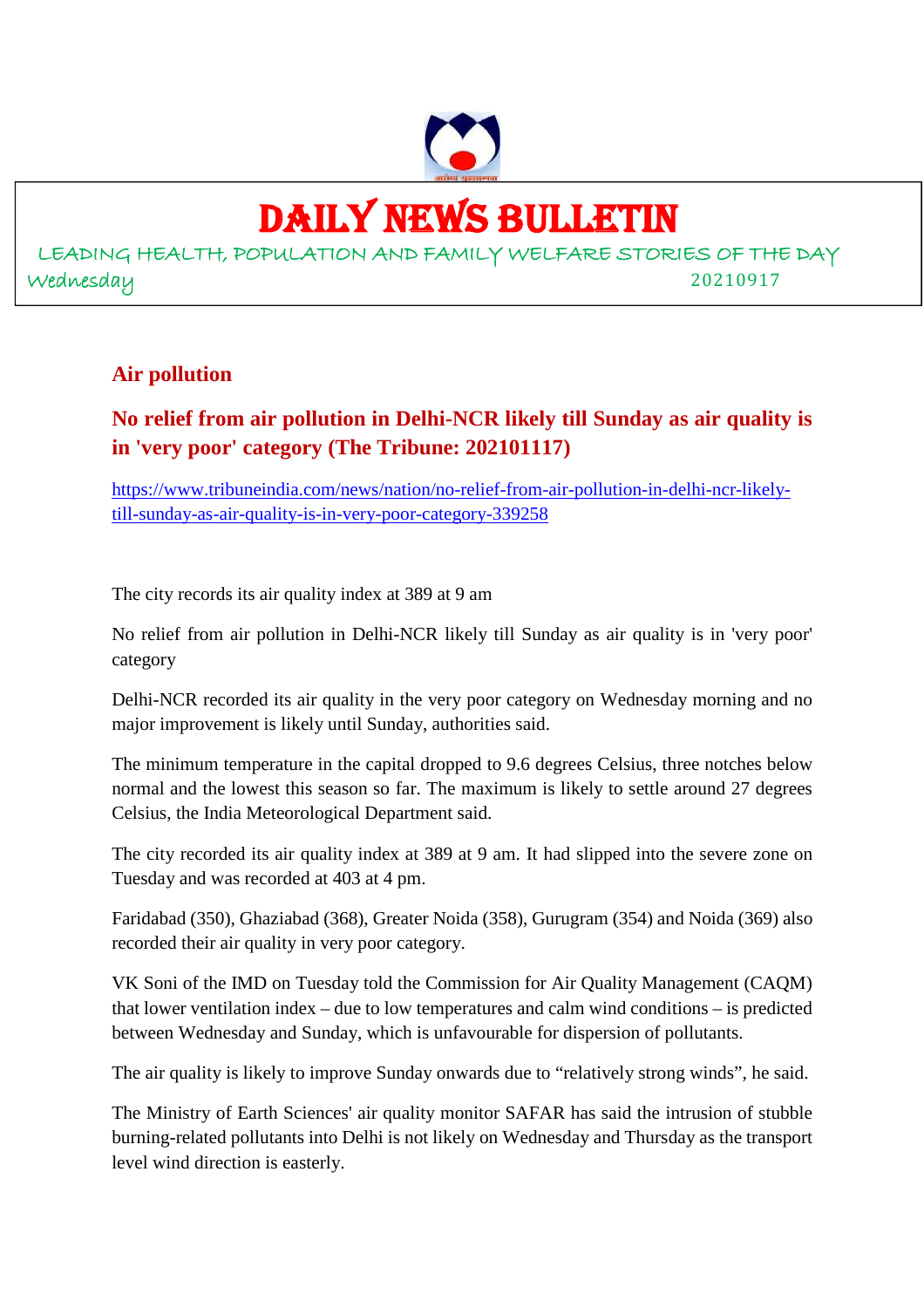Ahead of a Supreme Court hearing on the air pollution issue, the CAQM late Tuesday night directed that schools, colleges and educational institutions in the National Capital Region will remain closed until further orders, allowing only online mode of education.

It also said that only five of the 11 thermal power plants located within 300 km radius of Delhi -- NTPC, Jhajjar; Mahatma Gandhi TPS, CLP Jhajjar; Panipat TPS, HPGCL; Nabha Power Ltd TPS, Rajpura and Talwandi Sabo TPS, Mansa -- will remain operational till November 30.

The commission directed Delhi and the NCR states to stop construction and demolition activities in the region till November 21, barring railway services/railway stations, metro rail corporation services, including stations, airports and inter-state bus terminals (ISBTS) and national security/defence-related activities/ projects of national importance subject to strict compliance of the C&D Waste Management Rules and dust control norms.

NCR state governments have been directed to allow work from home (WFH) for at least 50 per cent of their staff in offices in NCR till Sunday and encourage private establishments to follow suit.

Trucks carrying non-essential items have been banned from entering Delhi till Sunday.

"All industries in NCR still using unapproved fuels shall be closed by respective governments with immediate effect... NCR states and GNCTD shall enforce a strict ban on use of DG sets, except for emergency services," the panel said.

The Delhi government has been directed to expeditiously procure and put on road adequate number of CNG buses at the earliest.

The Delhi government had ordered the closure of physical classes in schools, colleges and other educational institutions for a week from Monday. PTI

## **India records 10,197 new Covid infections**

## **India records 10,197 new Covid infections; active cases decline to 1, 28,555(The Tribune:202101117)**

Recovery rate recorded at 98.28 per cent

India records 10,197 new Covid infections; active cases decline to 1,28,555

https://www.tribuneindia.com/news/nation/india-records-0-197-new-covid-infections-activecases-decline-to-1-28-555-339257

India's Covid tally rose to 3,44,66,598 on Wednesday with 10,197 fresh cases, while the active cases have declined to 1,28,555, the lowest in 527 days, according to the Union Health Ministry's data.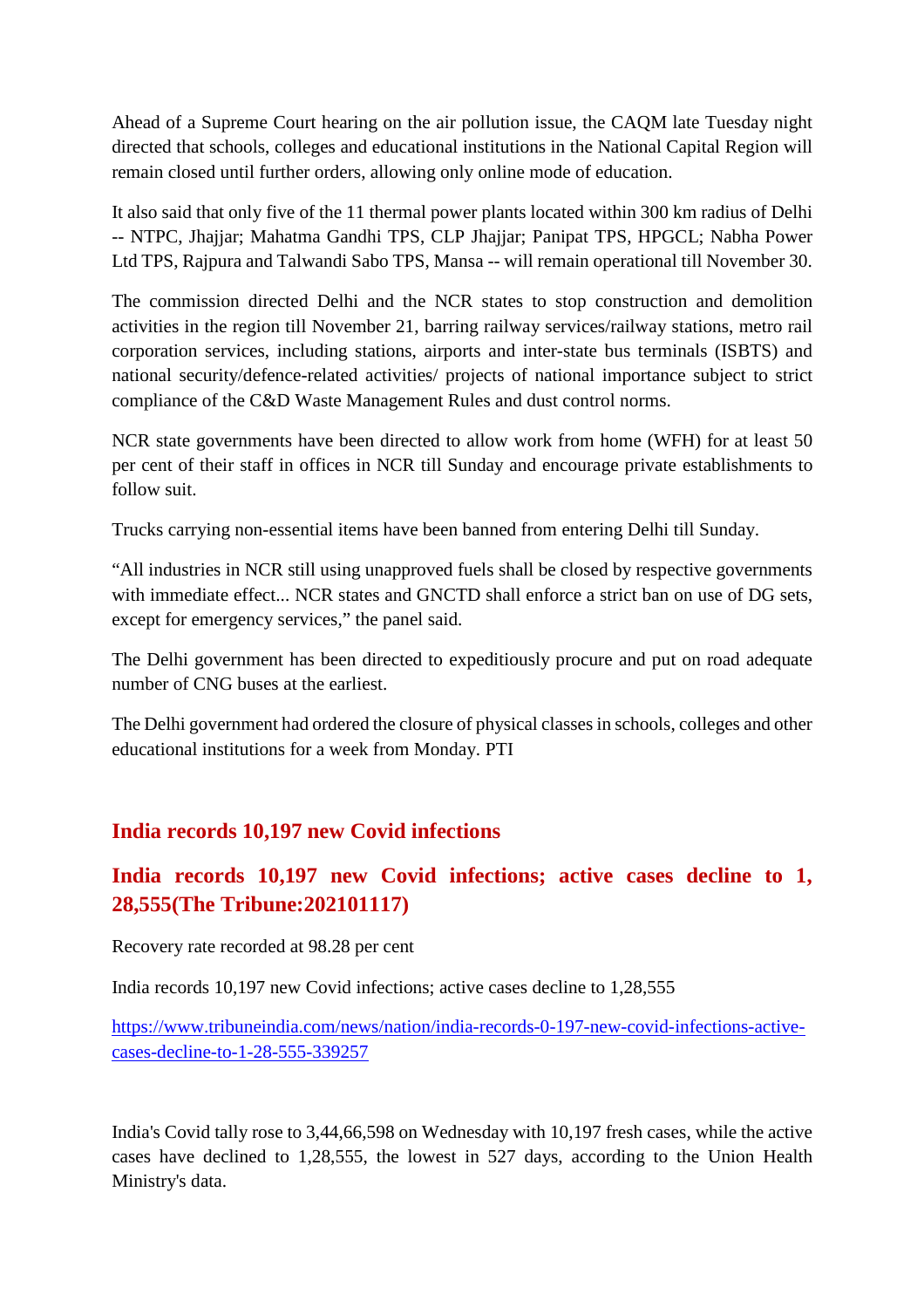The death toll climbed to 4,64,153 after 301 more fatalities were reported in the last 24 hours, the data updated at 8 am showed.

The daily rise in new coronavirus infections has been below 20,000 for 40 straight days and less than 50,000 daily new cases have been reported for 143 consecutive days now.

The active cases have declined to 1,28,555 comprising 0.37 per cent of the total infections, the lowest since March 2020, while the national Covid recovery rate was recorded at 98.28 per cent, the highest since March 2020, the Health Ministry said.

A decrease of 2,238 cases has been recorded in the active Covid caseload in a span of 24 hours.

The daily positivity rate was recorded at 0.82 per cent. It has been less than 2 per cent for the last 44 days.

The weekly positivity rate was also recorded at 0.96 per cent. It has been below 2 per cent for the last 54 days, according to the ministry.

The number of people who have recuperated from the disease surged to 3,38,73,890, while the case fatality rate was recorded at 1.35 per cent.

The cumulative doses administered in the country so far under the nationwide Covid vaccination drive has exceeded 113.68 crore.

The 301 new fatalities include 210 from Kerala and 34 from Maharashtra.

Of the 210 deaths, 39 were reported over the last few days and 171 were designated as Covid deaths after receiving appeals based on the new guidelines of the Centre and the Supreme Court directions, a Kerala government statement had said on Tuesday

A total of 4,64,153 deaths have been reported so far in the country, including 1,40,636 from Maharashtra, 38,153 from Karnataka, 36,311 from Tamil Nadu, 36,087 from Kerala, 25,095 from Delhi, 22,909 from Uttar Pradesh and 19,333 from West Bengal. PTI

## **Global Covid**

## **Global Covid caseload tops 252 million The Tribune: 202101117)**

https://www.tribuneindia.com/news/coronavirus/global-covid-caseload-tops-252-million-337580

In terms of infections, India follows in the second place with 34,414,186 cases and Brazil third with 21,939,196 infections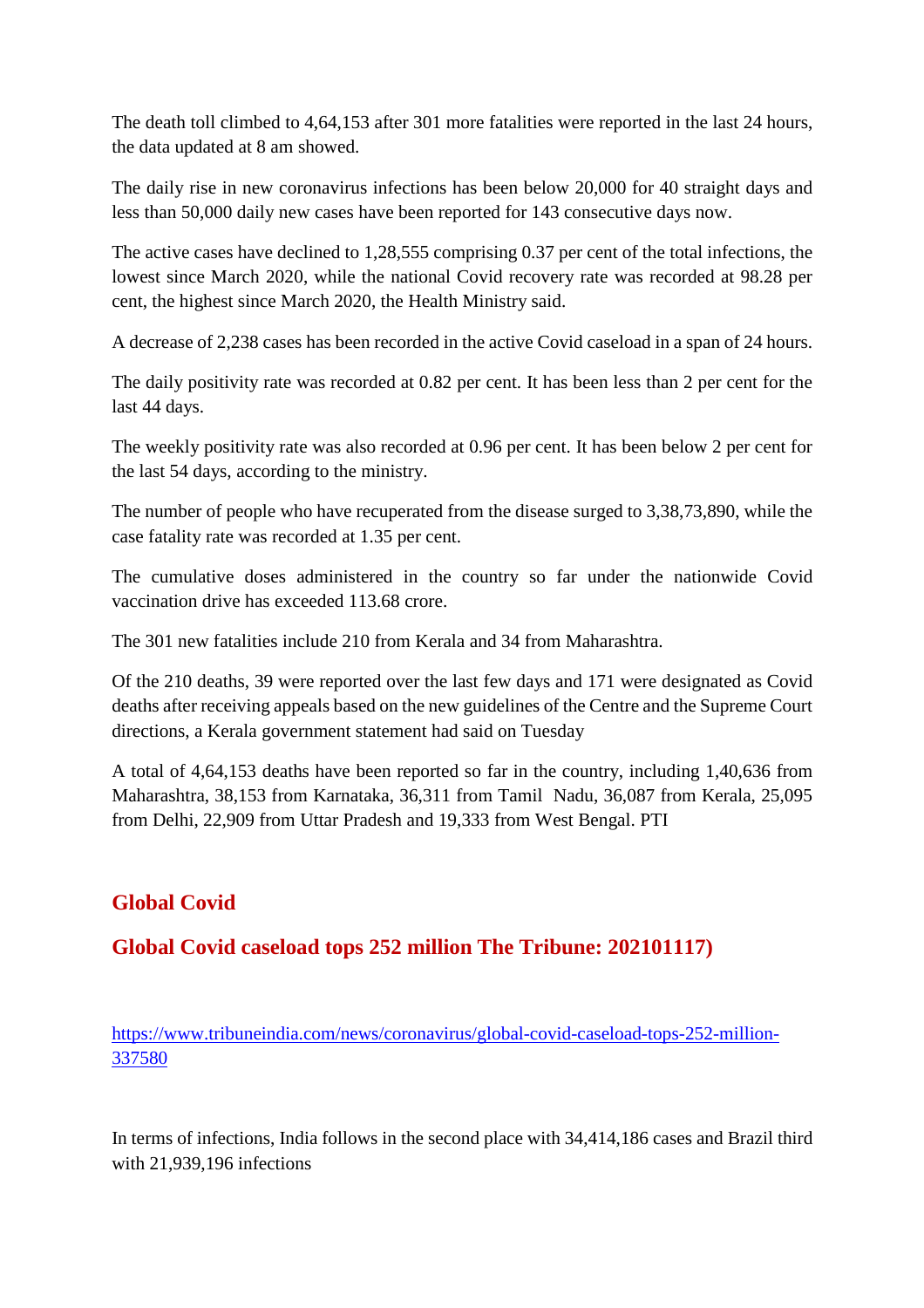The global coronavirus caseload has topped 252.4 million, while the deaths have surged to more than 5.08 million and vaccinations soared to over 7.41 billion, according to the Johns Hopkins University.

In its latest update on Saturday morning, the University's Centre for Systems Science and Engineering (CSSE) revealed that the current global caseload, death toll and the total number of vaccine doses administered stood at 252,445,139, 5,087,398 and 7,412,265,893, respectively.

The US continues to be the worst-hit country with the world's highest number of cases and deaths at 46,976,314 and 761,715, according to the CSSE.

In terms of infections, India follows in the second place with 34,414,186 cases and Brazil third with 21,939,196 infections.

The other worst countries with over 3 million cases are the UK (9,534,544), Russia (8,843,238), Turkey (8,365,929), France (7,362,807), Iran (6,027,269), Argentina (5,302,445), Spain (5,042,803), Colombia (5,024,263), Italy (4,835,435), Germany (4,974,433), Indonesia (4,249,758), Mexico (3,834,815), Ukraine (3,328,934) and Poland (3,175,769), the CSSE figures showed

Nations with a death toll of over 100,000 are Brazil (610,491), India (462,690), Mexico (290,374), Russia (248,203), Peru (200,532), Indonesia (143,608), the UK (143,116), Italy (132,618), Colombia (127,680), Iran (127,918), France (119,069) and Argentina (116,209). IANS

## **Effective home remedies**

## **Effective home remedies to relieve constipation in children (The Indian Express: 202101117)**

Dr Dixa Bhavsar said that "less water intake, irregular sleeping patterns and bad gut health" may be causing your child's constipation

Keep your baby happy and healthy with smooth bowel movements. (Source: Getty Images)

From less movement to eating more junk and sleeping late, children can experience constipation due to numerous reasons.

"Never thought this could be one of the most common ailments among kids, but can we blame them? Well, it's not their fault. Its our current lifestyle that has made the kids love their indoor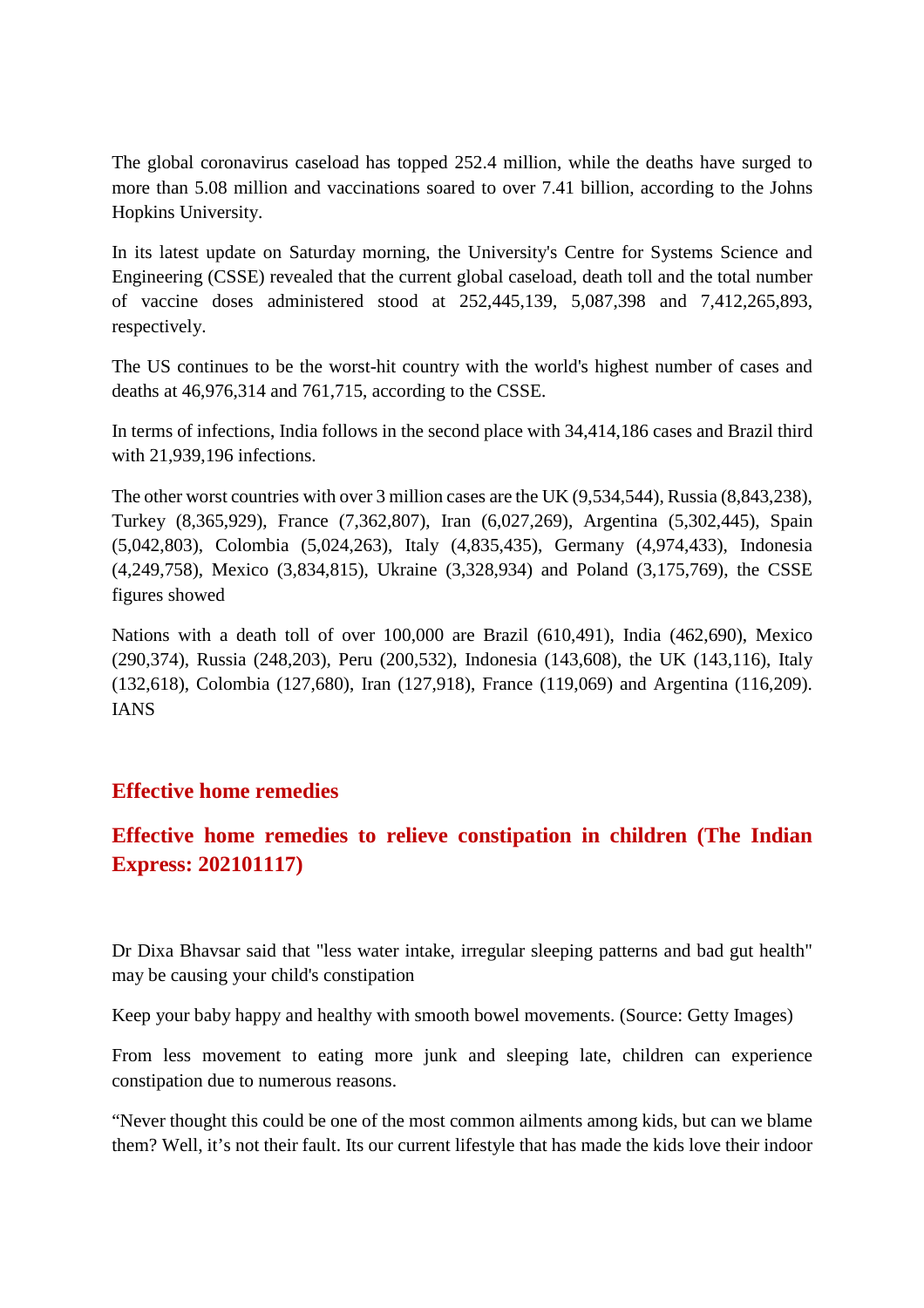games and screens more than getting dirty in mud and playing in nature. On top of that, corona has imposed more restrictions on outdoor games," Dr Dixa Bhavsar said on Instagram.

So what can you do if your child is not having regular bowel movements? Worry not, here's some help from Ayurveda.

Listing some more reasons like less water intake that leads to dehydration, not having enough fluids in their diet and bad gut health, Dr Bhavsar added that sometimes, it could also result in "fissures and piles due to stool being hard and painful while defecation".

The Ayurvedic doctor then suggested a few ways to help combat the issue:

\*Start giving them a glass of warm water every morning, on an empty stomach.

\*Give them 4-5 soaked raisins first thing in the morning.

\*Give them a glass of warm milk at bedtime with half a teaspoon of ghee.

\*Apply hing (asafoetida) on their stomach at night in a clockwise direction to relieve gas issues.

\*Avoid raw food and give them boiled or cooked food frequently.

ALSO READ |Baby feeding schedule: How to tell if your baby is eating enough

\*Reduce the amount of sugar, junk and dry packaged snacks, instead give them warm semisolid freshly cooked meals.

\*Make sure they move enough and engage in games that involve a lot of walking and running.

## **Brain injury**

## **Brain injury: From symptoms to prevention, all you need to know (The Indian Express: 202101117)**

https://indianexpress.com/article/lifestyle/health/brain-injury-prevention-symptomstreatment-7603146/

One may exhibit a wide range of physical and psychological signs on an immediate basis or maybe after a few weeks.

Brain injury can be of varying degrees. (Source: Getty Images/Thinkstock)

Traumatic brain injuries can lead to higher morbidity and mortality rates. They can also cause permanent disabilities. Hence, it is the need of the hour to identify them at the right time and improve quality of life, said Dr Tushau Prasad, consultant emergency medicine, Wockhardt Hospital, Mira Road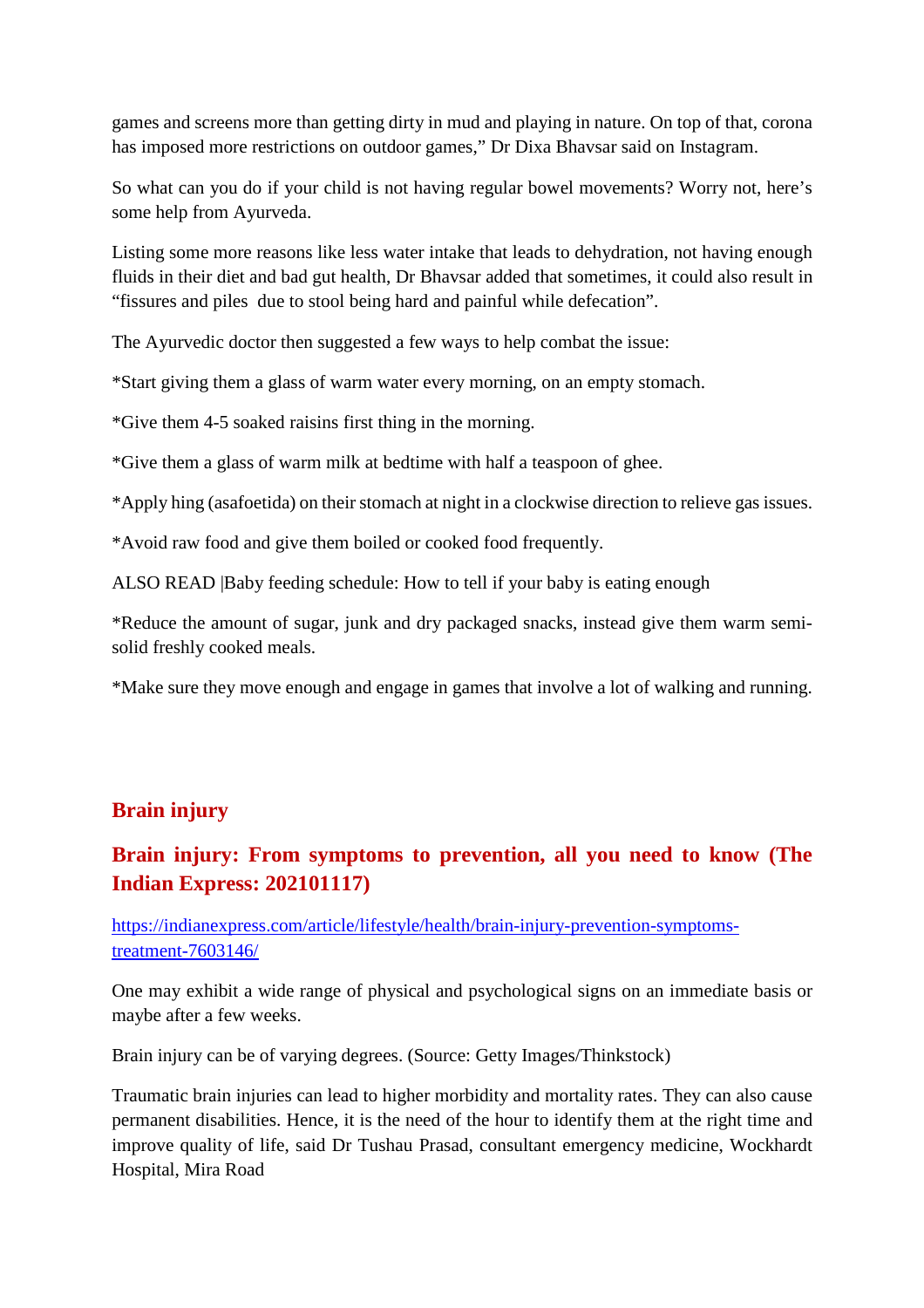Here's everything you need to know about brain injuries. Don't take any symptoms lightly, the expert stressed.

|Brain injury may be present even without symptoms

A traumatic brain injury can be a result of a violent blow or jolt to the head or one's body. One may also encounter it owing to a fall. Falling from a bed, ladder, and stairs can also induce it, mainly in senior citizens and children. Other factors include road accidents like collisions involving cars, motorcycles, or bicycles, violence, sports injuries due to boxing, football, baseball, lacrosse, skateboarding, hockey, and other high-impact or extreme sports, and exclusive blasts.

### brain injury

A mild traumatic brain injury may affect the brain cells on a temporary basis (Source: Getty Images/Thinkstock)

"A mild traumatic brain injury may affect the brain cells on a temporary basis. But, a serious injury can result in bruising, torn tissues, bleeding, and damage to the brain ultimately leading to loss of life," said Dr Prasad added.

## Symptoms

One may exhibit a wide range of physical and psychological signs on an immediate basis or even after a few weeks.

Some of the physical symptoms include notorious headaches, speech problems, inability to balance, walk, dizziness, nausea, vomiting, and even fatigue. Sensory symptoms include blurred vision, ringing in the ears, and light sensitivity. Cognitive, psychological, and behavioural symptoms such as confusion, brain fog, disorientation, loss of consciousness, slurred speech, agitation, mood swings, depression, anxiety, memory loss, difficulty in sleeping, brain swelling, convulsions or seizures, loss of coordination, and weakness or numbness in fingers and toes may also be experienced.

"You need to see a doctor on an immediate basis when you notice these symptoms after a traumatic injury. Delaying treatment is dangerous for the patient," mentioned Dr Prasad.

## Complications

A person become unconscious and go in a coma. This can damage his/her brain, and the person will go into a vegetative state. "During this stage, he/she will be unaware of the surroundings, though the person will open eyes but may fail to understand what is going around. Not only this, a traumatic injury can also cause brain death. Other issues like altered smell and taste, loss of vision, facial paralysis, and even double vision can be seen in these patients," mentioned Dr Prasad.

How to overcome a traumatic brain injury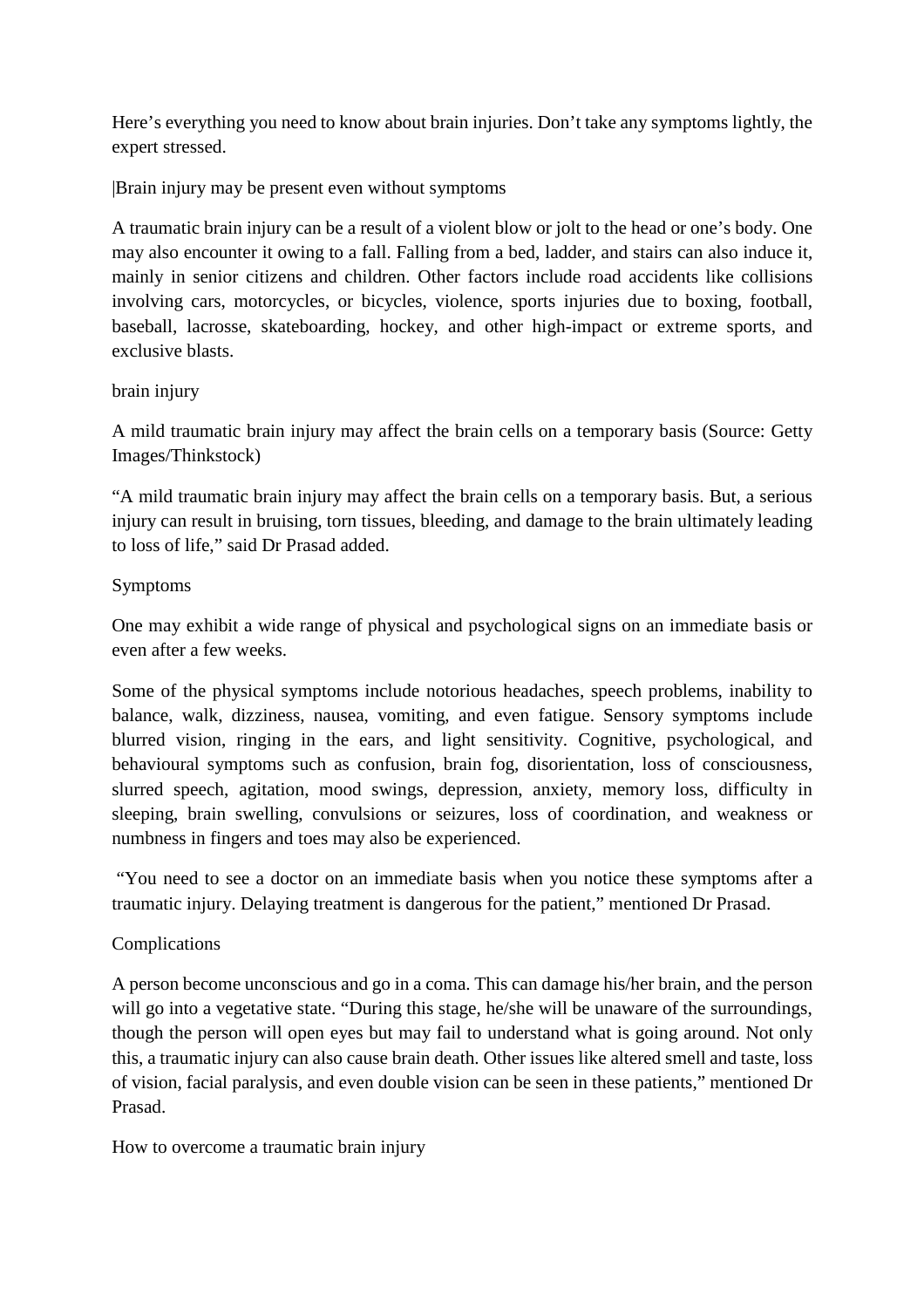One suffering from a traumatic brain injury will require rehabilitation. As per Dr Prasad, an occupational therapist can help one to learn and improve daily activities while a physical therapist will work on mobility and movement patterns, balance and walking. A speech and language therapist will guide in improving communication skills while a neuropsychologist will help one deal with cognitive impairment, behaviours or learn coping strategies.

Tips to prevent a traumatic brain injury

\*Wear a seatbelt while driving a car to avoid accidents and brain injury.

\*Avoid driving under the influence of alcohol.

\*Use a helmet while riding a motorbike or a bicycle.

\*Avoid accidental falls by installing handrails in bathrooms.

\*Remove rugs that can lead to falls and injuries.

\*Use handrails on both sides of staircases.

\*Improve lighting in the home.

\*Keep stairs and floors clear of clutter.

\*Go for regular eye check-ups.

\*Avoid wet and slippery floors.

## **Food and Nutrition**

## **Consume more whole foods, less salt: American Heart Association releases updated dietary guidelines(The Indian Express: 202101117)**

https://indianexpress.com/article/lifestyle/health/american-heart-association-dietaryguidance-2021-whole-foods-limit-salt-sugar-alcohol-intake-diabetes-obesity-cardiovascular-7625122/

Poor diet quality is strongly associated with elevated risk of cardiovascular disease morbidity and mortality, the guideline statement from American Heart Association reads

The need of the hour is to disseminate the information that how diet is an important factor in preventing coronary heart disease. (Source: Getty Images/Thinkstock)

Rather than focusing on individual nutrients or foods, the American Heart Association (AHA) has released guidelines for "overall dietary patterns" to improve heart health.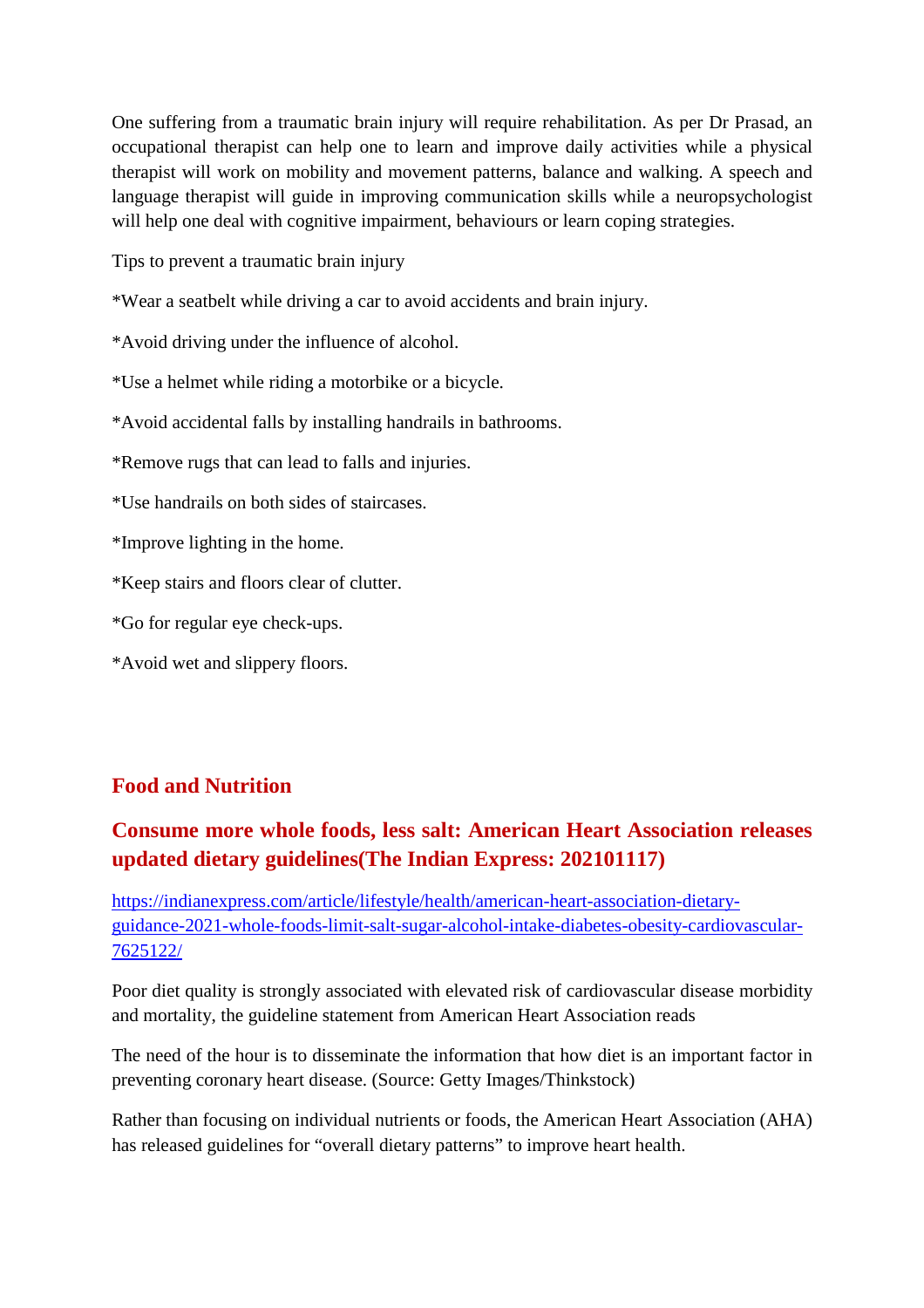The 2021 Dietary Guidance to Improve Cardiovascular Health has been published in the journal Circulation. It is the first time since 2006 that the guidelines have been updated.

ALSO READ |Here's what increases the risk of cardiovascular disease in diabetics

"Poor diet quality is strongly associated with an elevated risk of cardiovascular disease morbidity and mortality. This scientific statement emphasises the importance of dietary patterns beyond individual foods or nutrients, underscores the critical role of nutrition early in life, presents elements of heart-healthy dietary patterns, and highlights structural challenges that impede adherence to heart-healthy dietary patterns," noted the scientific statement from AHA.

The guideline comprises these pointers

\*Adjust energy intake and expenditure to achieve and maintain a healthy body weight

\*Eat plenty and a variety of fruits and vegetables;

\*Choose whole grain foods and products

\*Choose healthy sources of protein (mostly plants; regular intake of fish and seafood; low-fat or fat-free dairy products; and if meat or poultry is desired, choose lean cuts and unprocessed forms)

\*Use liquid plant oils rather than tropical oils and partially hydrogenated fats;

\*Choose minimally processed foods instead of ultra-processed foods;

\*Minimise the intake of beverages and foods with added sugars;

\*Choose and prepare foods with little or no salt;

\*If you do not drink alcohol, do not start; if you choose to drink alcohol, limit intake; and

A changed and hectic lifestyle with easy availability of convenience foods has led to irregular meals and frequent snacking on energy-dense ready-to-use foods rather than traditional homecooked food, experts mention.

In contemporary times, the intake of processed and ready-to-eat foods and healthy beverages has changed people's perception of foods as well as their dietary behaviour, Dr Siddhant Bhargava, fitness and nutritional scientist, co-founder- Food Darzee told indianexpress.com.

"Grounded in science, the updated guidelines give strong emphasis on diet along with physical exercise. They also provide recommendations from birth to older adults in Asian Indians. This includes a reduction in the intake of carbohydrates, preferential intake of complex carbohydrates, higher intake of fibre, slightly higher protein intake, lower intake of salt, restricted intake of sugar, etc. that will help curb the rising cases of cardiovascular diseases,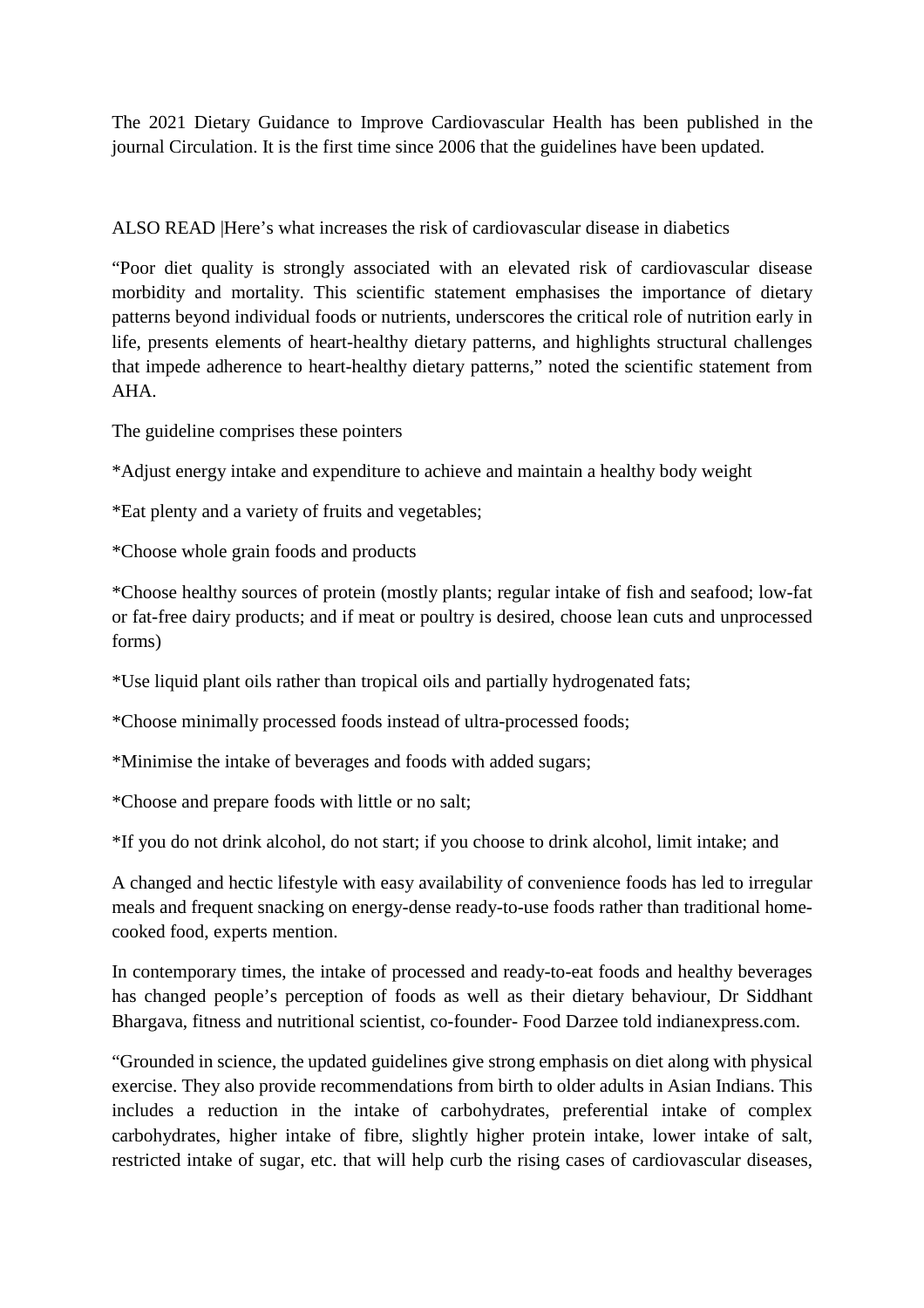obesity, the metabolic syndrome, to name a few. This nutritional transition has the potential to cause diet-related non-communicable diseases as well as obesity," he said.

The statement also mentioned how adherence to this guidance is essential "regardless of where food is prepared or consumed".

"Challenges that impede adherence to heart-healthy dietary patterns include targeted marketing of unhealthy foods, neighbourhood segregation, food and nutrition insecurity, and structural racism. Creating an environment that facilitates, rather than impedes, adherence to heart-healthy dietary patterns among all individuals is a public health imperative," the statement read.

genetic makeup, genes, genetics, genes and health, genes and nutrition, nutritional needs, health and wellness, indian express news

What's your diet like? (Source: Getty Images/Thinkstock)

"The need of the hour is to disseminate information on how diet is an important factor in preventing coronary heart disease. And, further, a low-saturated fat, high-fibre, high plant food diet can significantly reduce the risk of developing heart disease," said Dr Bhargava.

Whenever food is prepared at home or ordered online, one should check for ingredients that go in making like sodium, added sugars and fats, mentioned Rutu Dhodapkar, Dietitics Department, P D Hinduja Hospital and Medical Research Centre, Khar.

"While buying food read label carefully for the ingredients and date of manufacturing and expiry. Always buy foods with the latest manufacturing date and consume before expiry. Keep a check on sodium levels mentioned on products. Include low-fat diet packed with antioxidants like berries which has anthocyanins that protects against oxidative stress and inflammation and contribute to tackling heart disease. Avocados are an excellent source of monounsaturated fats which helps in reducing cholesterol levels lowering the risk of heart disease. Include Omega 3 Fatty acids like salmon, mackerel, sardines and tuna. Vegetarian sources are chia seeds, Flaxseeds, walnuts," said Dhodapkar.

However, despite strong evidence showing the potential health benefits of foods, nutrients, bioactive compounds, and dietary antioxidants may exert on cardiovascular risk factors or directly on its development, Dr Bhargava mentioned how "it is necessary to conduct more interventional studies with a higher number of cases, stringent investigation and longer followups".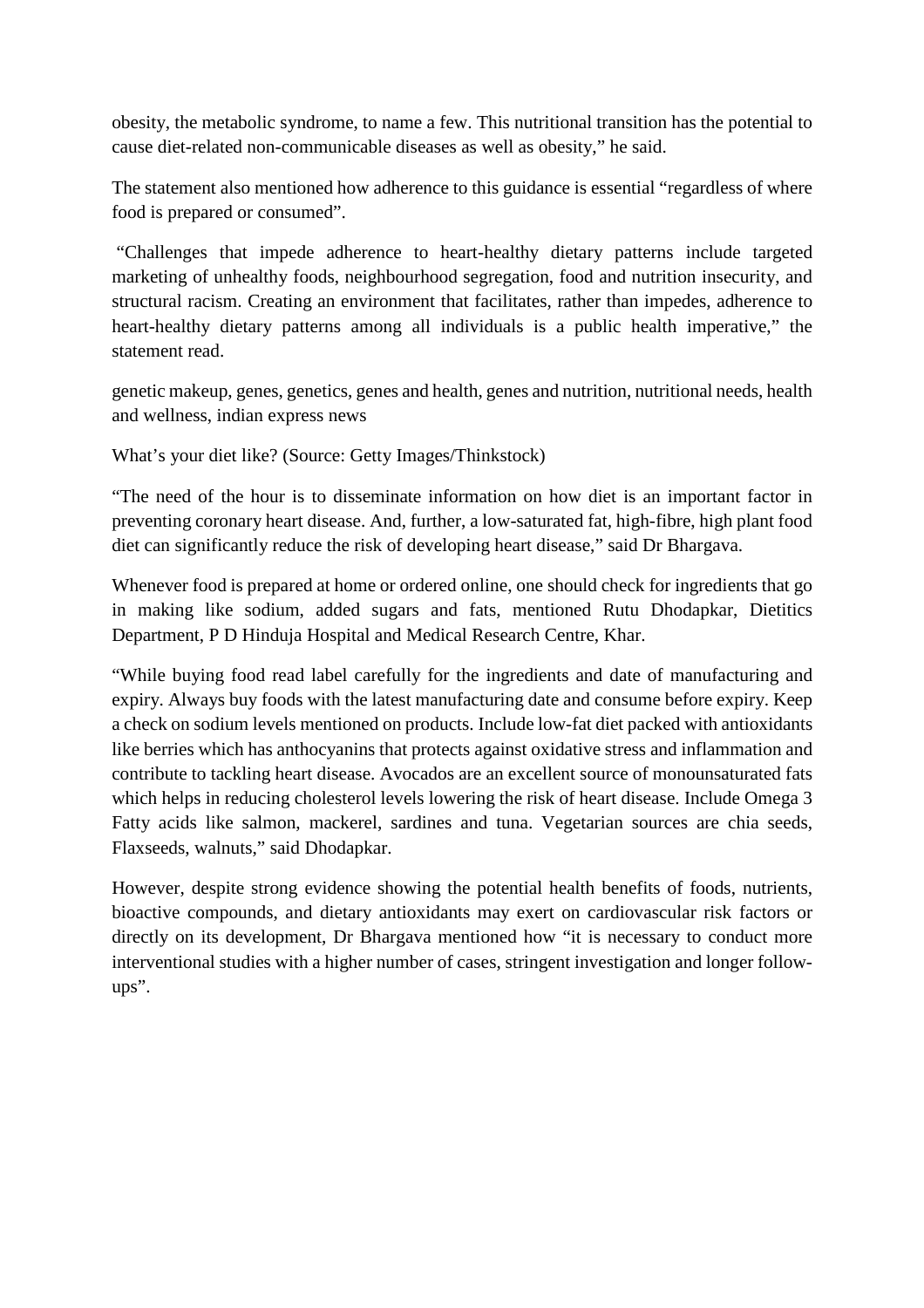## **Covid Cases (The Asian Age: 202101117)**

http://onlineepaper.asianage.com/articledetailpage.aspx?id=15970017

## Country records 8,865 cases and 197 fatalities in 24 hours India logs sharp dip in Covid cases

#### **SANJAY KAW** NEW DELHI, NOV. 16

India saw a major decline in Covid-19 cases with 8,865 fresh cases reported in the last 24 hours, the<br>lowest in 287 days. The fresh cases reported on Tuesday were 13.3% lower than Monday. The fresh count has taken the country's total caseload to 3,44,56,401.

The five states which have logged maximum cases are Kerala with 4,547 cases, followed by Tamil Nadu with 802 cases, West Bengal with 782 cases, Maharashtra with 686 cases and

 $\setminus$ 

Mizoram with 611 cases. These states have reported 83.79% of the new cases with Kerala alone contributing 51.29% of the total caseload.

The daily positivity<br>rate, recorded at 0.80 per cent, has been less than two per cent for last 43 days. The weekly positivity rate, recorded at 0.97 per cent, has also been below two per cent for the last 53 days

The health ministry said that 197 people succumbed to the virus in the last 24 hours, taking the total death toll to 4,63,852. The maximum casualties were reported in Kerala where 127 people lost their lives, followed by Maharashtra with 19 fatalities.

Of the total of  $4,63,852$ deaths reported so far in the country, 1,40,602 are from Maharashtra, 38,146 from Karnataka, 36,296 from Tamil Nadu, 35,877 from Kerala, 25,095 from Delhi, 22,909 from UP and 19,319 from West Bengal.

A total of 11,971 patients recovered from the viral disease in the last 24<br>hours, taking the total recoveries to 3,38,61,756 across the country. With fresh recoveries, India's recovery rate now stands at 98.27%. The active Covid-19 cases have declined by 3,303, thus bringing down the total active caseload to 1,30,793.

As many as 59,75,469 doses of Covid-19 vaccine were administered in the last 24 hours, taking the total tally of doses administered so far to 112.97<br>crore.. Union health minister Mansukh Mandaviya suggested that stickers for houses to notify completion of both doses of Covid-19 vaccines should be given to<br>fully vaccinated families to encourage uptake of vaccine among the population.

## **Vax Drive (The Asian Age: 202101117)**

http://onlineepaper.asianage.com/articledetailpage.aspx?id=15969934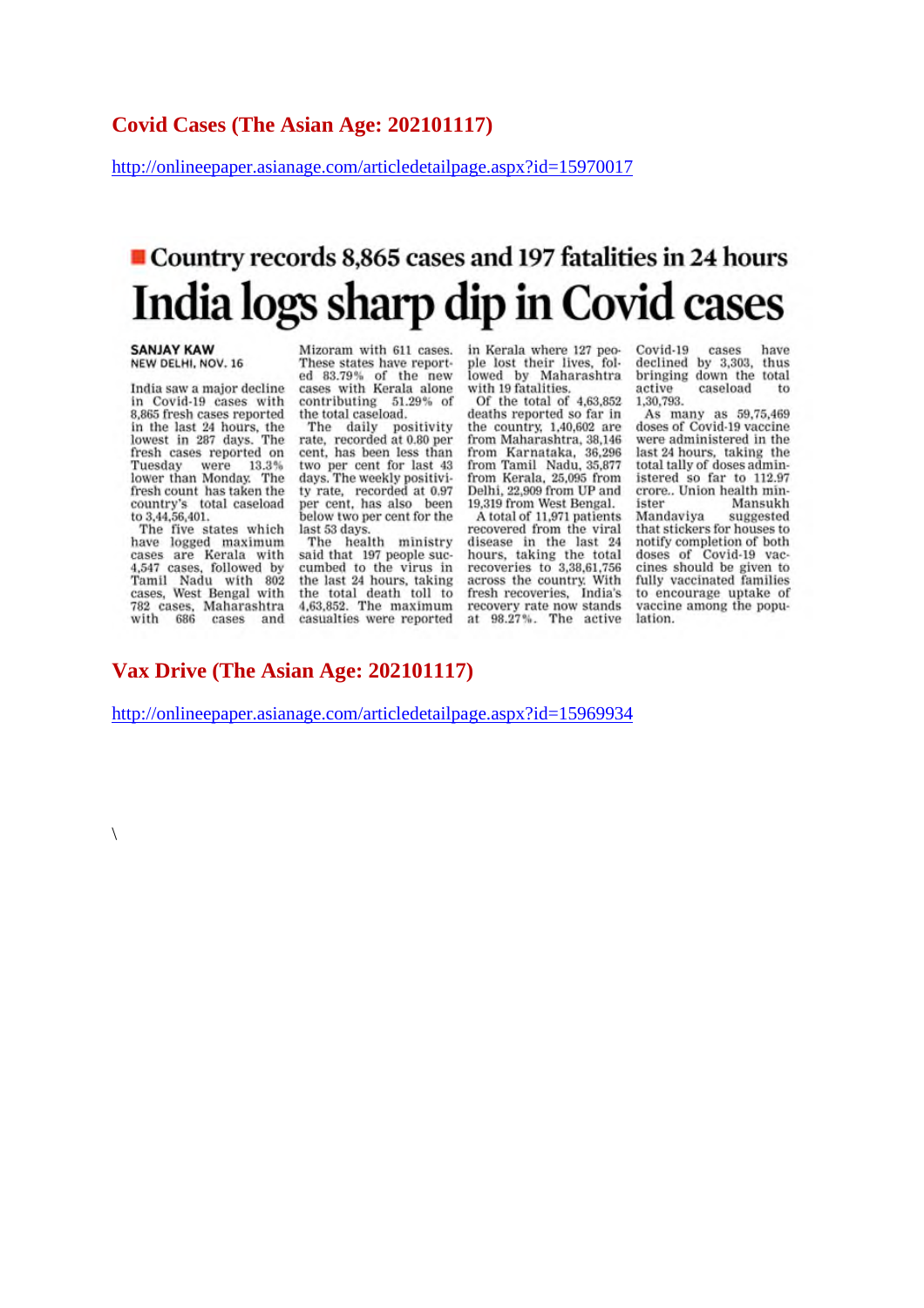# Amid global fear of virus resurge, step up vax drive

"ndia opening itself up fully to foreign tourists on Monday should mark an important milestone the country has crossed in its fight against Covid-19, though there are concerns about the rising number of daily infections across the globe, including Europe and the United States.

The government had closed all air operations in March last year along with the decision to announce a three-week national lockdown. Though India later launched the Vande Bharat Mission to bring home Indians trapped abroad and last month allowed foreign chartered flights, regular flights remain a strict no-no. Now, passengers from close to 100 countries can travel to India without a mandatory quarantine except that they have to watch out for their health conditions.

The decision comes at a time when the World Health Organisation and experts warn about the third wave of the pandemic. The WHO has, in fact, portrayed a scary picture of Europe being the epicentre of the wave that could kill half a million people by February next year. Germany alone could see one lakh deaths, as has been forewarned. Almost everyone who cares about the virus spread and the

#### Data analysts point out that the speed of the second dose of vaccination is way too low compared with the first. signifying hesitancy and complacence

need to mitigate it is unanimous in their opinion that inadequate vaccination is the key to its spread; some even call the wave the "pandemic of the unvaccinated". People's callousness originating from a false belief that the pandemic is over is also listed as a major contributing factor.

Health experts now demand that governments take timely preventive steps instead of managing the pandemic once it knocks on their door. And realising the threat, some of the countries or the worst affected provinces are now reworking their strategies and pushing vaccination. While some,

like the Dutch government, are re-imposing the old rules of mask-wearing and social distancing, the German province of Saxony has decided to bar unvaccinated people from accessing most public services.

The developments leave adequate inputs for the governments in India to act on. India has already distributed 112 crore doses of Covid-19 vaccines but the fully vaccinated people make up only 38 per cent of the total eligible population though the share of those who have got a single jab is a higher 80 per cent. This gap is unacceptable at a time when reports of breakthrough infections are pouring in making a significant share of total infections. Data analysts point out that the speed of the second dose of vaccination is way too low compared with the first, signifying some kind of a hesitancy from those who got their first jab. It could be, as happened in several European countries, that complacency is a factor.

This trend must be reversed, and the government must act. Prime Minister Narendra Modi has called a door-to-door campaign to achieve the target of universal vaccination and all state governments must now take it forward. They must devise new ways, some even coercive such as in Saxony, to push up the numbers. The campaign for social distancing norms must be reinvigorated, too. It's good that we have opened our airways but it takes concerted efforts to keep them that way.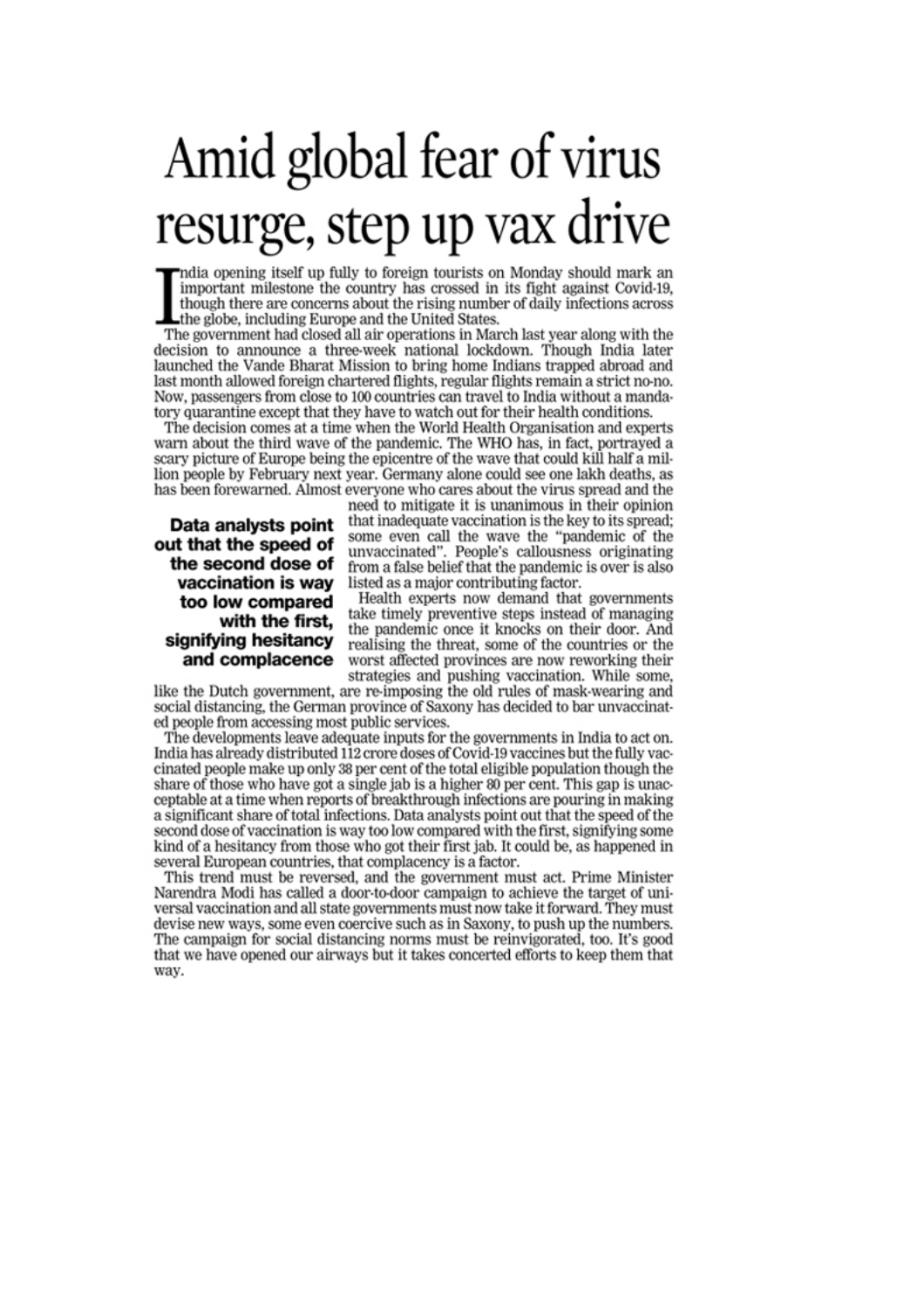## **IMA**

## **IMA pushes for Covid-19 vaccine for all diabetes patients (The Hindu: 202101117)**

https://www.thehindu.com/news/national/ima-pushes-for-covid-19-vaccine-for-all-diabetespatients/article37487704.ece

Greater Chennai Corporation health workers test diabetes level before administering COVID-19 vaccine to beneficiaries | Photo Credit: VELANKANNI RAJ B

Association launches campaign for early detection, mitigation of diabetes complications

The Indian Medical Association (IMA) on Sunday demanded COVID-19 vaccination for all diabetes patients, including a booster dose, if needed. The association launched a campaign for early detection and mitigation of diabetes complications.

Also Read: Diabetics want physician's assurance on taking vaccine: study

The campaign, launched on the occasion of World Diabetes Day, will run for 10 days and aims to reach one billion people, the IMA said in a release. As part of the campaign, the IMA has joined hands with the Association of Physicians of India and other organisations.

The IMA says that millions of people with diabetes do not have access to the kind of care they need and that patients often require continuous care and support to avoid complications.

To make insulin accessible, the IMA's State and local branches will set up special centres, the statement said.

The World Diabetes Day logo — a blue circle — will be depicted by blue light and blue balloons during the campaign at all IMA branches.

Special sessions

Also, special sessions will be organised during the week at 'blue corners' to make people aware of diabetes and complications caused by it, the statement said.

Also Read: Study sheds light on intensity of COVID-19 in type-2 diabetics

"In India, more than 77 million adults are living with diabetes and researchers predict that this will increase to 134 million by 2045. World Diabetes Day became an official United Nations Day in 2006 with the passage of the United Nations Resolution 61/225. It is held every year on November 14 to mark the birthday of Sir Frederick Banting, who co-discovered insulin along with Charles Best in 1922. The theme for World Diabetes Day 2021-23 is access to diabetes care," said the association.

City lifestyle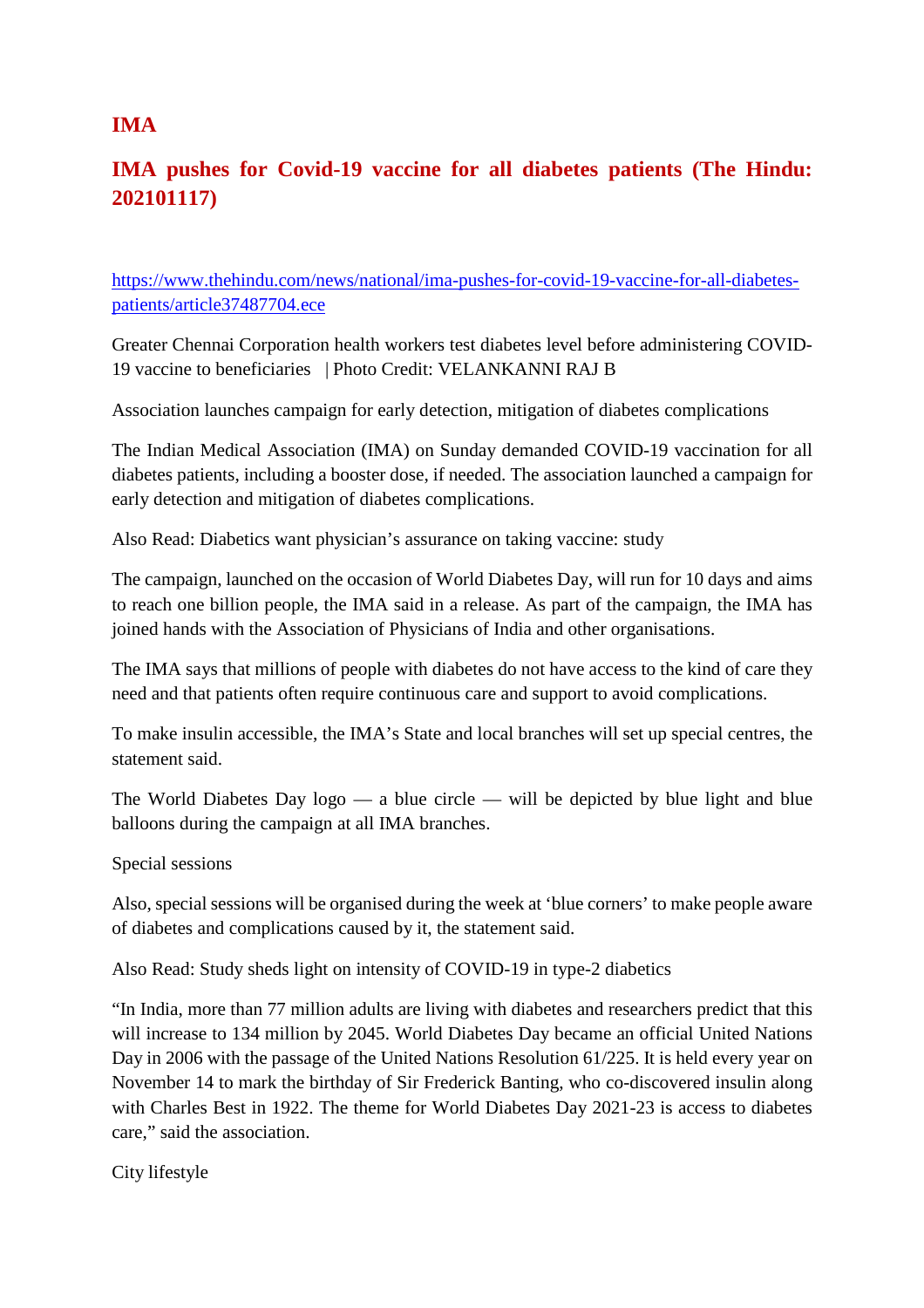According to a 2021 review, people who live in cities and metropolitan areas in India are more likely to develop diabetes than ever before. "This is due in part to a city lifestyle that is marked by sedentary, stress, junk food, smoking, and liquor consumption. All these factors lead to an increase in a person's body mass index (BMI) — a major risk factor in causing diabetes," the statement said.

Overall, women have a higher risk of developing diabetes than men, but as both groups get older, the risk decreases, the IMA said.

Although diabetes figures are high, researchers estimate that 57% of cases remain undiagnosed. This is particularly concerning, as the risk of serious complications increases when people do not take medication to control their blood sugar, it added.

The IMA campaign includes holding programmes in both urban and rural areas to promote detection of hidden and pre-diabetes cases.

## Diabetic foot

It also spoke about the diabetic foot, terming it a dreaded complication, and saying that 80% of amputations of leg in India are due to this condition.

The association said such complications are preventable if proper care is given. To improve dietary habits of the patients, the IMA has joined hands with the Food Safety Department of the Government of India and propagated an 'Eat Right campaign'. Under it, the IMA is organising a one-day training programme to teach the trainers in each State with the help of FSSAI, so that they can coach people on diet in their respective States.

## **Dengue**

## **Why did India have a bad dengue season this year? | In Focus podcast (The Hindu: 202101117)**

https://www.thehindu.com/podcast/why-did-india-have-a-bad-dengue-season-this-year-infocus-podcast/article37400942.ece

Dr Subramanian Swaminathan speaks to us on the possible causes of higher caseloads, and how to tell symptoms of dengue from COVID-19

Even as India is recovering from its battering by COVID-19, there has been a significant rise in cases of another viral disease: dengue. States across the country are seeing a spurt in cases of the disease, transmitted by the bite of an infected Aedes aegypti mosquito, and several are witnessing multiple deaths, even as hospitals fill up rapidly. As per government statistics, there have been 60,112 cases of dengue recorded in the country as of September this year, an increase from the 44,585 recorded for all of last year. Director-general of the Indian Council of Medical Research, Dr Balram Bharagava, said last month that a majority of the deaths in parts of Uttar Pradesh were due to the D2 strain of dengue, which can cause haemorrhaging that can be fatal.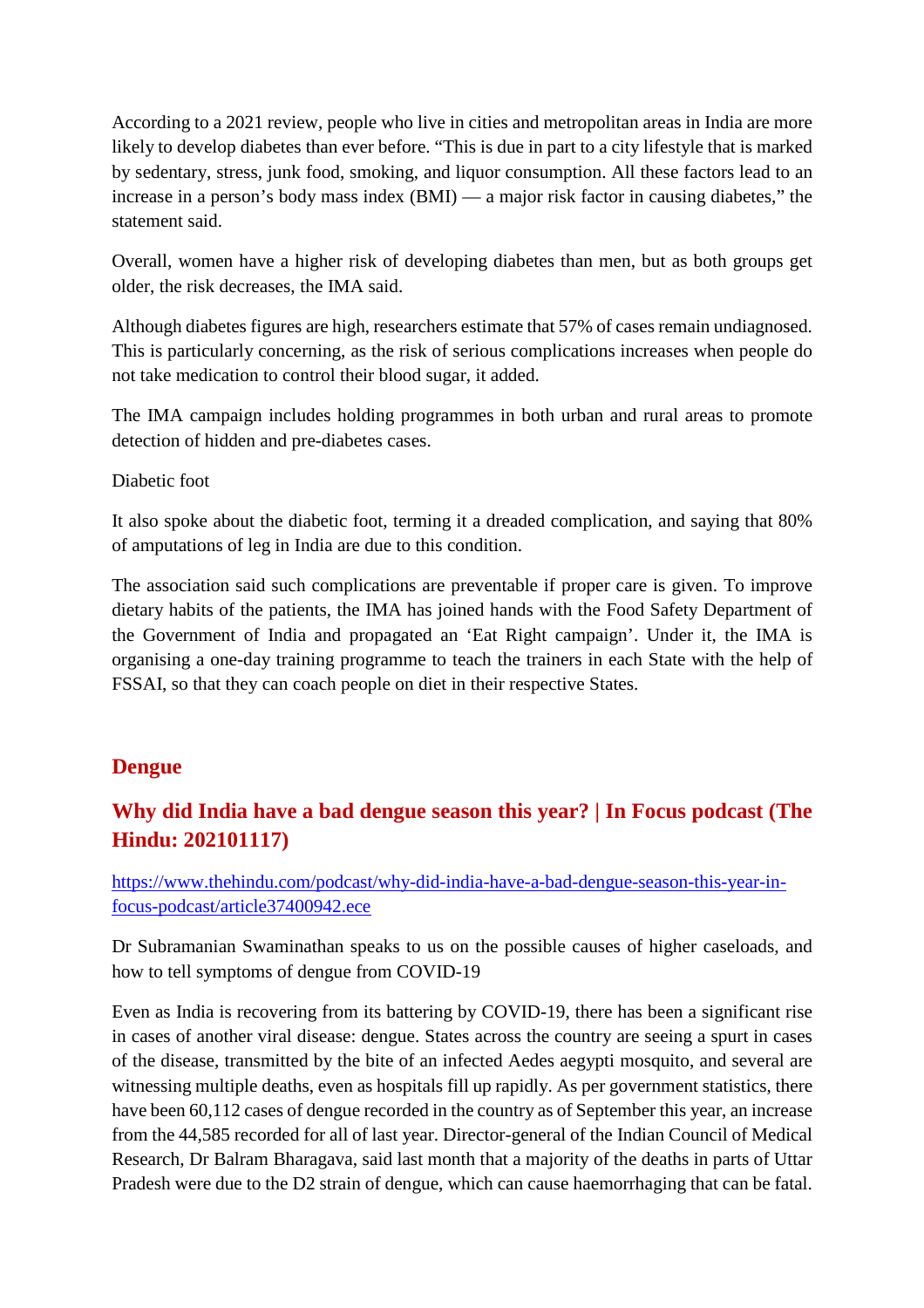On Monday, November 1, Union Health Minister Mansukh Mandaviya chaired a review meeting to take stock of the dengue situation across the country, and said expert teams were being sent to States that had seen an increase in cases.

Why has India had such bad dengue season this year? Is it linked to the delayed withdrawal of the southwest monsoon and the floods that many parts of the country experienced? Are the dengue statistics accurate or is there under-reporting and how do you tell if your symptoms are of dengue or COVID-19?

## **Heart diseases**

## **Study shows heart diseases on the rise among BPL families (The Hindu: 202101117)**

https://www.thehindu.com/news/national/karnataka/study-shows-heart-diseases-on-the-riseamong-bpl-families/article37509715.ece

Data showed Kalaburagi had the highest cases of cardiac arrest, based on treatment availed.

1,12,018 people treated for coronary heart diseases in last 10 years

Are coronary heart diseases on the rise among below poverty line (BPL) families in Karnataka? A study by researchers of the University of Mysore says the diseases are indeed increasing and the worrying trend needs to be studied in detail, finding out reasons for the rise and helping families prevent them.

The study was done by the Centre for Study of Social Exclusion and Inclusive Policy (CSSEIP) based on the 10-year data sourced from the Karnataka Suvarna Suraksha Arogya Trust (R), Bengaluru.

Between 2010 and 2020, about 1,25,574 people belonging to BPL families were treated for various heart-related ailments with about 1,12,018 treated for coronary heart diseases. Myocardial infarction and valvotomy were the second and third common heart-related issues faced by BPL families, as per the data from the Suraksha Arogya Trust. Treatment was available under the government scheme.

D.C. Nanjunda, associate professor, CSSEIP, and his team conducted the study with support from Dr. Amith Kumar Mishra from the All India Institute of Medical Sciences, Chhattisgarh, and Dr. K.C. Srivatsa, Mysuru-based physician, in 2020-21.

"We had to interpret and compile the government data as per our requirement to find out how many of them had heart problems. The study showed 53% men and 37% women suffered from coronary heart diseases. Bengaluru urban showed the highest cases of coronary heart diseases in the district category, while Kalaburagi taluk had the highest cases of coronary diseases in the taluk category," said Mr. Nanjunda.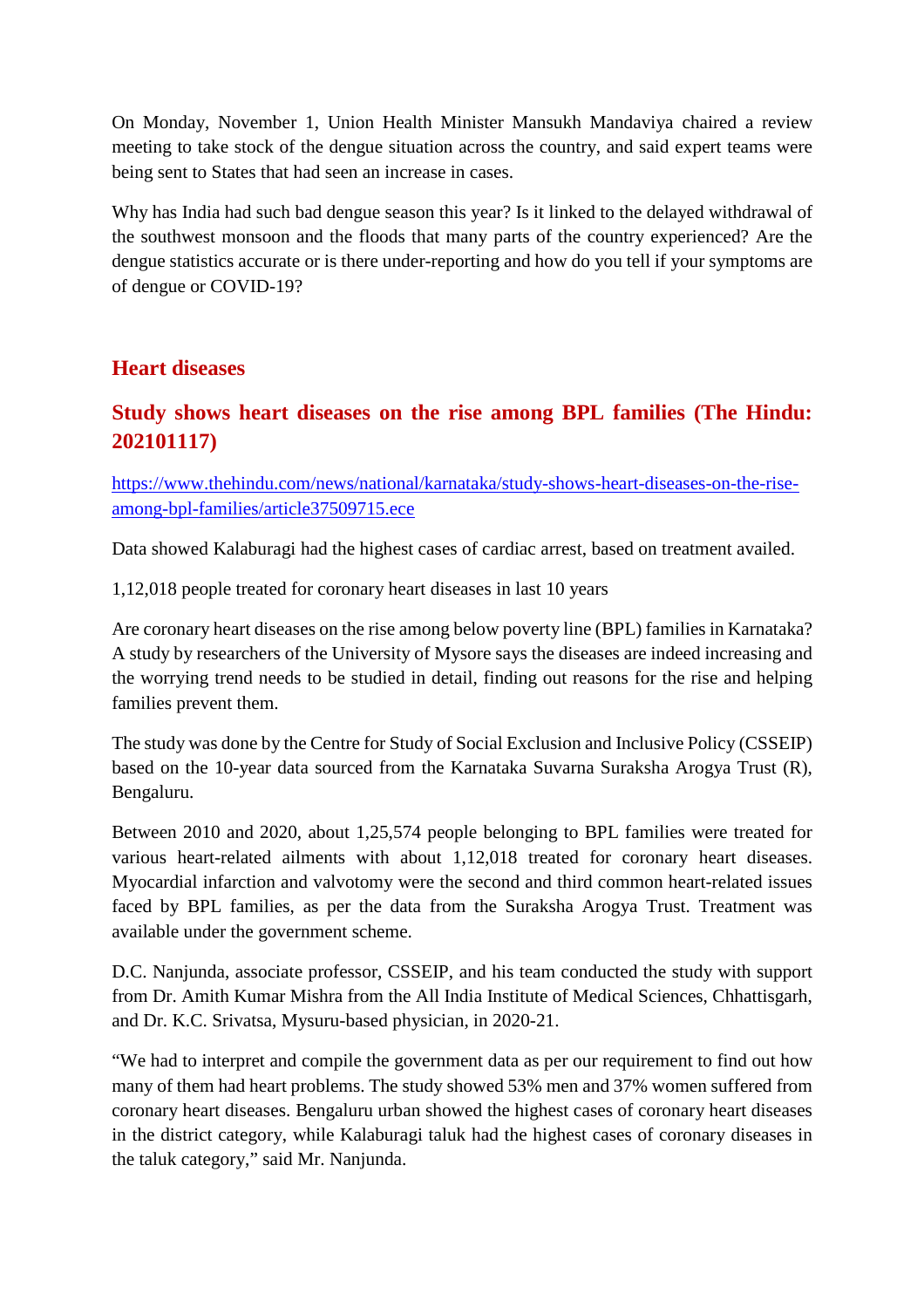The study showed no significant variance among men and women on the occurrence of cardiac arrest as 47% women and 53% men suffered cardiac arrest during the period. Data showed Kalaburagi had the highest cases of cardiac arrest, based on treatment availed

"The socio-economic status, health exclusion, health inequalities, food habits, and povertyrelated stress have been commonly noticed among most BPL families and they could be attributed to the rise in heart ailments. Patients from rural areas with low socio-economic status face more hurdles for cardiac care than their counterparts in urban areas," claimed Mr. Nanjunda.

The research team is also studying the occurrence of other high-risk diseases among BPL families and it is expected to bring out a complete report by June next year. "We have done the study on heart ailments and are now studying cancer, kidney ailments, neurological disorders, and congenital diseases. The findings will be compiled and submitted to the government next year after publishing it in a journal, for early interventions," he told The Hindu.

The study aims at throwing light on why the diseases are increasing among the BPL families and the contributing factors so that the government could help them take preventive measures, improving their health standards, he added.

The study was coordinated by Ramachandra Murthy, Prema Kumar, Lancy D'Souza, V.G Siddarajau, Ramesh Ranagappa, and H.S Yogesh.

## **Pfizer**

## **Pfizer agrees to let other companies make its COVID-19 pill(The Hindu: 202101117)**

https://www.thehindu.com/news/international/pfizer-agrees-to-let-other-companies-make-itscovid-19-pill/article37521091.ece

Pfizer said it would ask the U.S. Food and Drug Administration and other regulators to authorise the pill as soon as possible. File | Photo Credit: REUTERS

Health officials said the fact that the deal was struck even before Pfizer's pill has been authorized anywhere, could help to end the pandemic quicker.

Drugmaker Pfizer Inc. has signed a deal with a U.N.-backed group to allow other manufacturers to make its experimental COVID-19 pill, a move that could make the treatment available to more than half of the world's population.

In a statement issued Tuesday, Pfizer said it would grant a license for the antiviral pill to the Geneva-based Medicines Patent Pool, which would let generic drug companies produce the pill for use in 95 countries, making up about 53% of the world's population.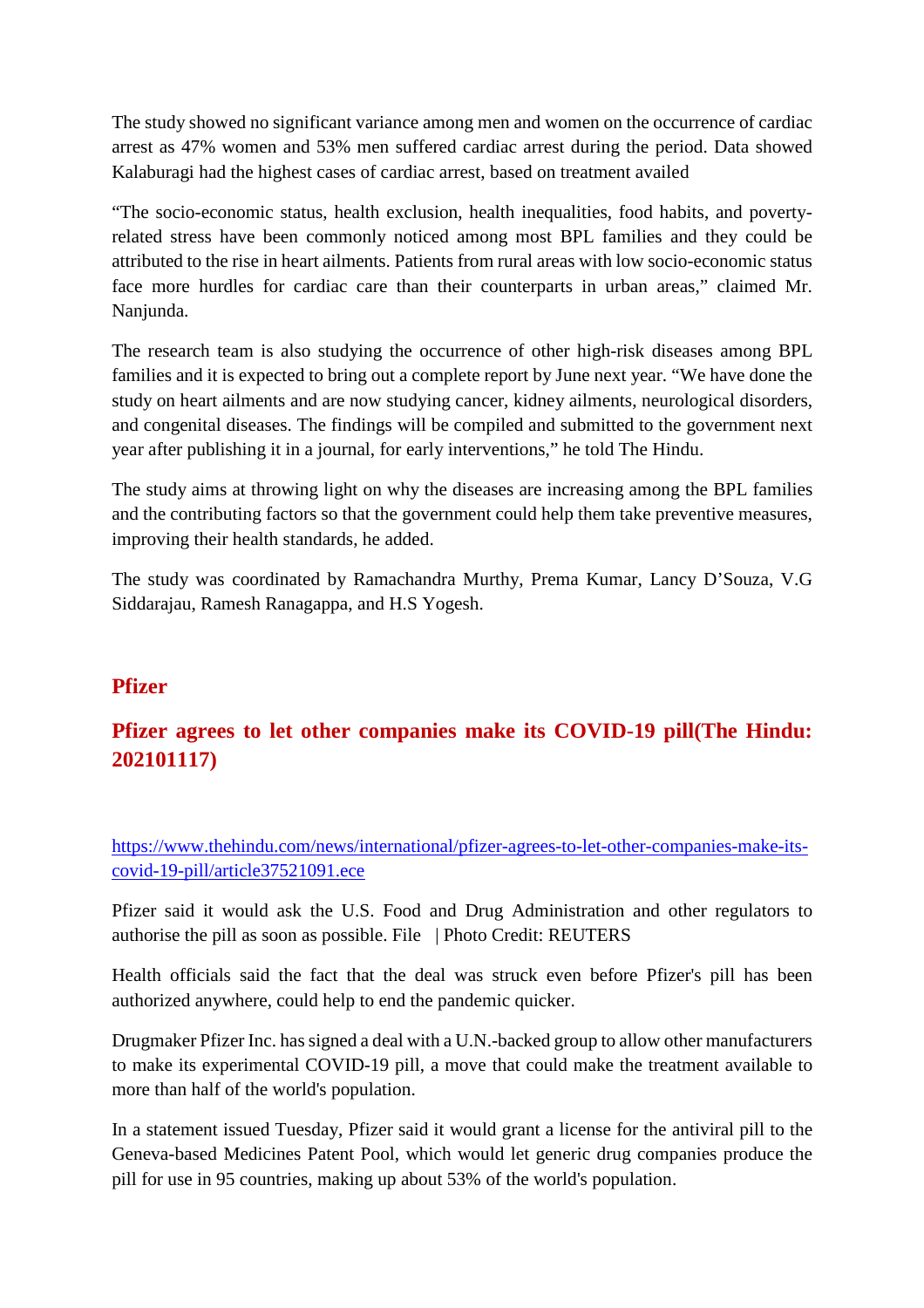The deal excludes some large countries that have suffered devastating coronavirus outbreaks.

For example, while a Brazilian drug company could get a license to make the pill for export to other countries, the medicine could not be made generically for use in Brazil.

Still, health officials said the fact that the deal was struck even before Pfizer's pill has been authorized anywhere, could help to end the pandemic quicker.

"It's quite significant that we will be able to provide access to a drug that appears to be effective and has just been developed, to more than 4 billion people," Esteban Burrone, head of policy at the Medicines Patent Pool, said.

He estimated that other drugmakers would be able to start producing the pill within months, but acknowledged the agreement wouldn't please everyone.

"We try to strike a very delicate balance between the interests of the (company), the sustainability required by generic producers and most importantly, the public health needs in lower and middle-income countries," Mr. Burrone said.

Under the terms of the agreement, Pfizer will not receive royalties on sales in low-income countries and will waive royalties on sales in all countries covered by the agreement while COVID-19 remains a public health emergency.

Earlier this month, Pfizer said its pill cut the risk of hospitalisation and death by nearly 90% in people with mild to moderate coronavirus infections. Independent experts recommended halting the company's study based on its promising results.

Pfizer said it would ask the U.S. Food and Drug Administration and other regulators to authorise the pill as soon as possible since the pandemic erupted last year, researchers worldwide have raced to develop a pill to treat COVID-19 that can be taken at home easily to ease symptoms, speed recovery and keep people out of the hospital.

At the moment, most COVID-19 treatments must be delivered intravenously or by injection.

Britain authorised the Merck's COVID-19 pill earlier this month, and it is pending approval elsewhere. In a similar deal with the Medicines Patent Pool announced in October, Merck agreed to let other drugmakers make its COVID-19 pill, molnupiravir, available in 105 poorer countries.

Doctors Without Borders said it was "disheartened" that the Pfizer deal does not make the drug available to the entire world, noting that the agreement announced Tuesday also excludes countries including China, Argentina and Thailand.

"The world knows by now that access to COVID-19 medical tools needs to be guaranteed for everyone, everywhere, if we really want to control this pandemic," said Yuanqiong Hu, a senior legal policy adviser at Doctors Without Borders.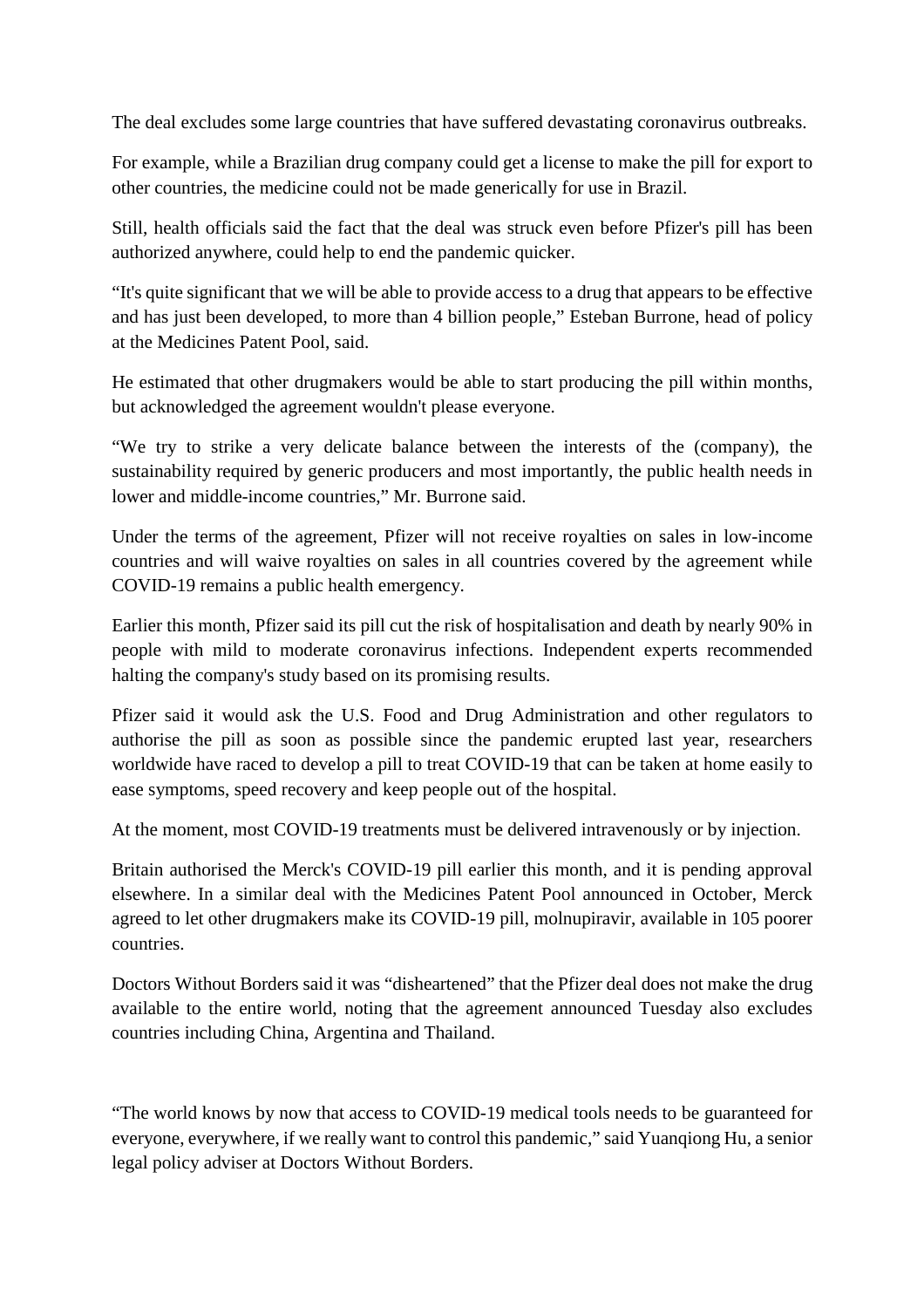The decisions by Pfizer and Merck to share their COVID-19 drug patents stands in stark contrast to the refusal of Pfizer and other vaccine-makers to release their vaccine recipes for wider production.

A hub set up by the World Health Organisation in South Africa intended to share messenger RNA vaccine recipes and technologies has not enticed a single pharmaceutical to join.

## **Health Care Services**

**अपताल के िविभन िवभागसेजुड़ेमामलके अलावा देशभर सेरेफर िकए गए केस देखेजाएगं ेएस मइसी महीनेसेसजरी कओपीडी ( Hindustan:202101117)**

**https://epaper.livehindustan.com/**



बेड की क्षमता होगी सर्जरी ब्लॉक की,<br>2017 में अनुमति मिली थी, निर्माण<br>कार्य की वजह से शुरू नहीं हो रहा था





**मरजको लंबी तारखसेराहत मलेगी**